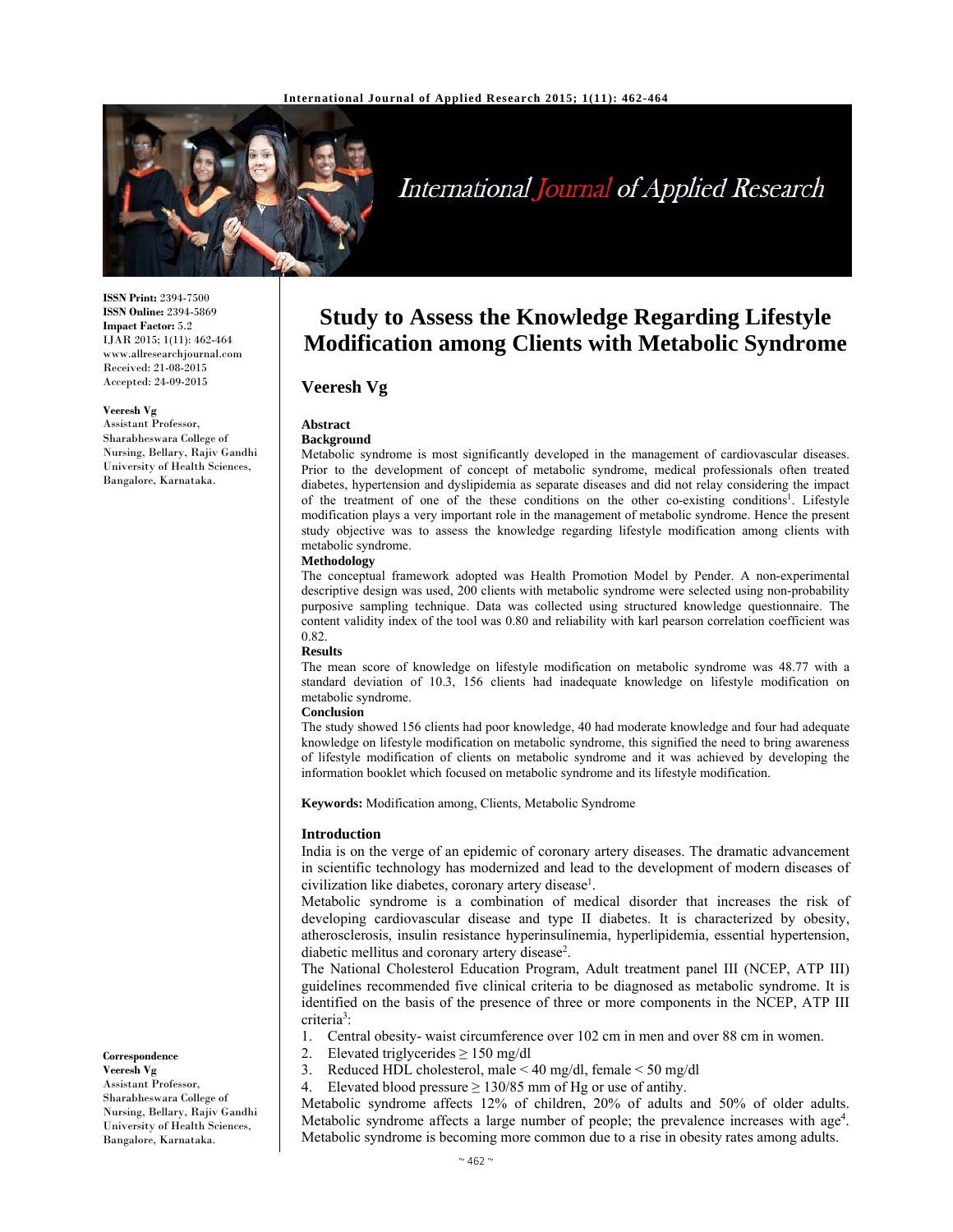In the future, metabolic syndrome may overtake smoking as the leading risk factor for heart diseases<sup>5</sup>. Metabolic syndrome is a precursor of diabetes and common pathogenic mechanism for the development of coronary artery diseases<sup>5</sup>. People with metabolic syndrome have a 30% to 40% probability of developing diabetes, coronary artery diseases within 20years, depending on the present of number of components of metabolic syndrome3 .

It is possible to prevent or delay metabolic syndrome, mainly by lifestyle changes. A healthy lifestyle is a lifelong commitment. Successfully controlling of metabolic syndrome requires long term effort and team work of health care professionals<sup>5</sup>.

The Chennai urban rural epidemiology study reported that physical inactivity is associated with the components of metabolic syndrome and coronary artery disease in the urban south Indian population. Lifestyle changes focus on increasing physical activity could help to prevent the exploding epidemic of metabolic syndrome and coronary artery disease in India. This kind of disproportionate epidemic among the young Indians cause tremendous number of work days lost at a time when India is experiencing a dizzying economic boom and needs a healthy populace to sustain this boom. Hence the early identification of risk individuals and appropriate intervention in the form of weight reduction, changes in dietary habits and increased physical activity could greatly help to prevent, or at least delay the onset of cardiovascular disease and thus reduce the burden due to non communicable disease in India<sup>6</sup>.

Lifestyle modification includes therapeutic lifestyle change focusing on regular physical activity, optimum diet and weight maintenance in the prevention and treatment of metabolic syndrome<sup>7</sup>.

 Lifestyle intervention is vital to halt the progression of metabolic syndrome. Such action will reduce morbidity and mortality in adulthood<sup>8</sup>. Most individuals with metabolic syndrome are unaware of their condition and their knowledge regarding lifestyle modification must be assessed<sup>9</sup>. The more the people comprehend their disease and how to manage it, the more likely they will be able to control it well and prevent its devastating complications<sup>10</sup>.

## **Objective of the study**

- To assess the level of knowledge regarding lifestyle modification among clients with metabolic syndrome.
- To find the association between the level of knowledge regarding lifestyle modification on metabolic syndrome and selected demographic variable.
- To develop the information booklet on metabolic syndrome and its lifestyle modification.

## **Methodology**

A non-experimental descriptive design was used for 200 client with metabolic syndrome selected with non probability purposive sampling technique. A structured knowledge questionnaire was designed which included 10 items demographic variables such as age, gender, education status, religion, monthly income, residence, work pattern, dietary pattern, family history of disease and family relation and 30 items objective type questionnaire on metabolic syndrome and its lifestyle modification. The designed tool was valid and reliable.

#### **Results**

#### **Description of Demographic Variables**

- The study found that 45% of clients were in the age group of 51-60 years and 24% of clients were more than 60 years. This revealed that major portion of client were at old age group which is most venerable age for developing metabolic syndrome.
- 68% of clients were males and 32% of clients were females.
- Most of the client's 70% were residing in the urban area and remaining were dwelling in rural area.
- The study found that 41% of clients were living in nuclear type of family, 34% of clients were living in joint family and 25% of clients were third generation family.
- The study revealed that major portion of clients were having no formal education and only 15% of them were graduated.
- 48% clients were belonging to Hindu religion, 25% and 27% were belonging to Muslim and Christian religion respectively.
- 54% were earning more than 10,000 rupees per month.
- Majority 45% of clients were doing moderate work; this implies that these clients had less physical activity and were at high risk to develop metabolic syndrome.
- <sup>33%</sup> of the clients have complaint that they had family history of metabolic syndrome.

#### **Overall Knowledge Score of Client on Metabolic Syndrome and Its Lifestyle Modification**

The mean knowledge score of clients with metabolic syndrome on lifestyle modification was 48.77 with a standard deviation of 10.3. The study showed 156 (78.00%) clients had poor knowledge, 40 (20.00%) had moderate knowledge and four (02.00%) had adequate knowledge on metabolic syndrome and its lifestyle modification.

| SI.<br>No | Knowledge<br><b>Score</b> | Category         | <b>Cliens</b><br><b>Number</b> | Percentage |
|-----------|---------------------------|------------------|--------------------------------|------------|
|           | Inadequate                | Less Than<br>50% | 156                            | 78.00      |
| 2         | Moderate                  | 51-75%           | 40                             | 20.00      |
| 3         | Adequate                  | More Than<br>75% | 04                             | 02.00      |
|           | Total                     |                  | 200                            | 100.00     |

## **Association between Knowledge Score Regarding On Metabolic Syndrome and Its Lifestyle Modification and Demographic Variables**

The study found the significant association between family history of metabolic syndrome and knowledge score on metabolic syndrome and its lifestyle modification ( $\chi^2$  = 5.54 at  $df = 1$ ;  $p \le 0.05$ )

The study had not found association between age, gender, religion, educational status, monthly income, area of residence, work pattern, dietary pattern and knowledge score on metabolic syndrome and its lifestyle modification.

## **Develop Information Booklet on Metabolic Syndrome and Its Lifestyle Modification**

The study showed that majority of the clients with metabolic syndrome had inadequate knowledge on metabolic syndrome and its lifestyle modification; an Information booklet was developed on the basis of finding of the study. This designed information booklet was readily available and enabled the